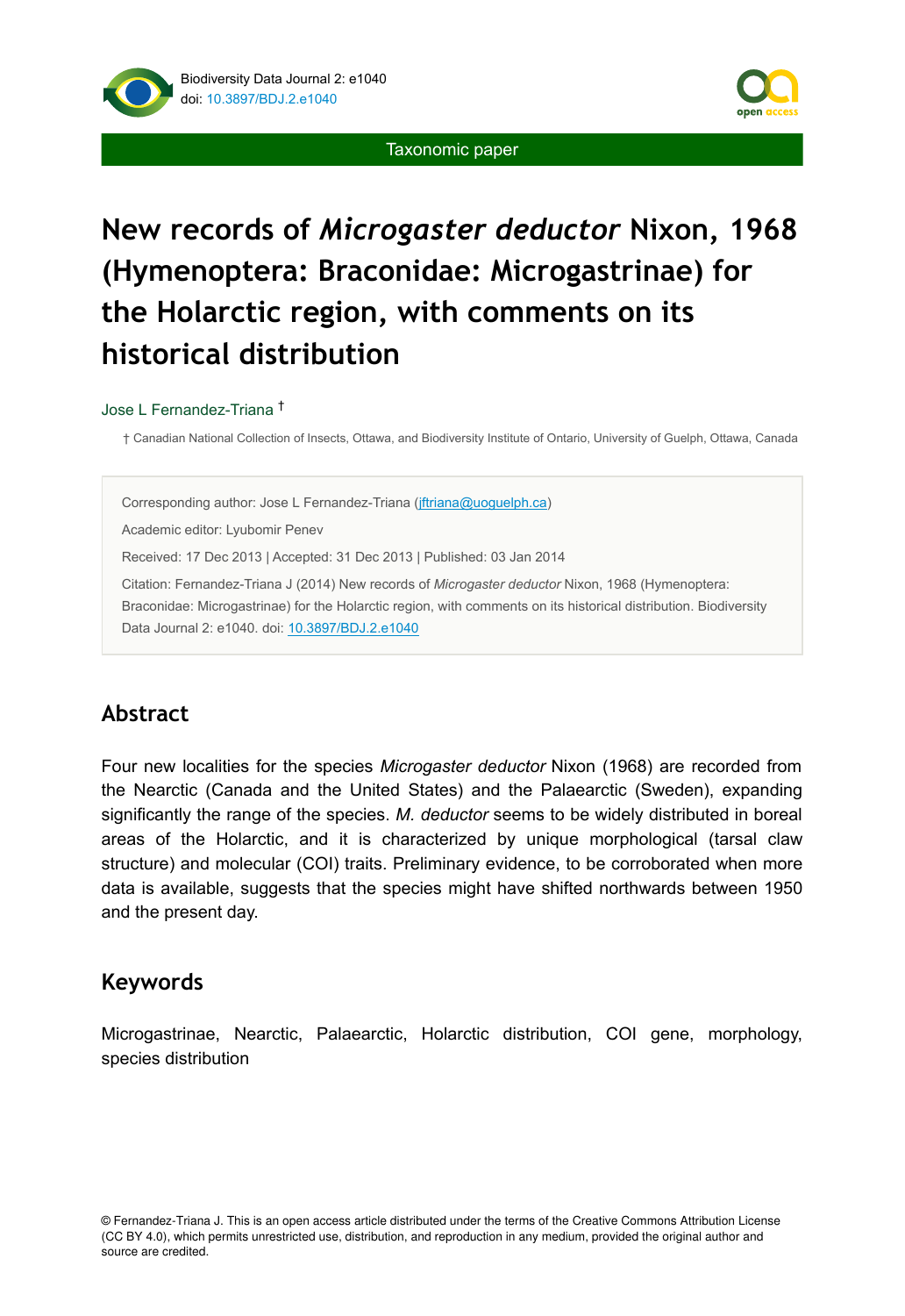# **Introduction**

*Microgaster deductor* Nixon (1968) is a very distinctive microgastrine wasp (Hymenoptera, Braconidae), and can be easily separated from all Holarctic species of *Microgaster* based on its tarsal claws, which have a lobe (Nixon 1968) (Fig. 2). Until very recently the species was thought to be restricted to northern areas of Europe, in the Western Palaearctic (Huflejt 1997, Koponen and Vikberg 1984). However, a few years ago the species was recorded from Churchill, Manitoba, Canada (Fernandez-Triana et al. 2011, Fernández-Triana 2010). That locality was the first record of the species for the Nearctic, and suggested that *M. deductor* could be more widely distributed in sub-Arctic or Arctic areas of the Holarctic (Europe and North America).

Here *Microgaster deductor* is recorded from four additional localities, three in the Nearctic and one in the Palaearctic, which expand significantly the known range of the species. Morphological and molecular data that serve as diagnostic tools are presented, and the potential of a shift northwards of the species distribution is briefly discussed.

# **Materials and methods**

All the specimens studied for this paper are deposited in the Canadian National Collection of Insects (CNC), Ottawa, Canada. The only exception is one female deposited in the Biodiversity Institute of Ontario, which was not examined directly. Instead it was studied based on a single photo (habitus, lateral) and associated DNA barcode, both freely available as public data in the Barcode of Life Data Systems (BOLD) ([http://](http://www.boldsystems.org/) [www.boldsystems.org/\)](http://www.boldsystems.org/).

Additionally, 40 specimens of *Microgaster* spp., representing contemporary collecting from the Swedish Malaise Trap Project [\(http://www.artdata.slu.se/svenskaartprojektet/](http://www.artdata.slu.se/svenskaartprojektet/malaisetrap.asp) [malaisetrap.asp\)](http://www.artdata.slu.se/svenskaartprojektet/malaisetrap.asp) were examined, although no specimen of *M. deductor* was found in those samples.

The historical data on the distribution of the species was extracted from the original references (Huflejt 1997, Koponen and Vikberg 1984, Nixon 1968) and compared against the new records reported here. A map with the distribution of the species was generated using SimpleMappr (Shorthouse 2010).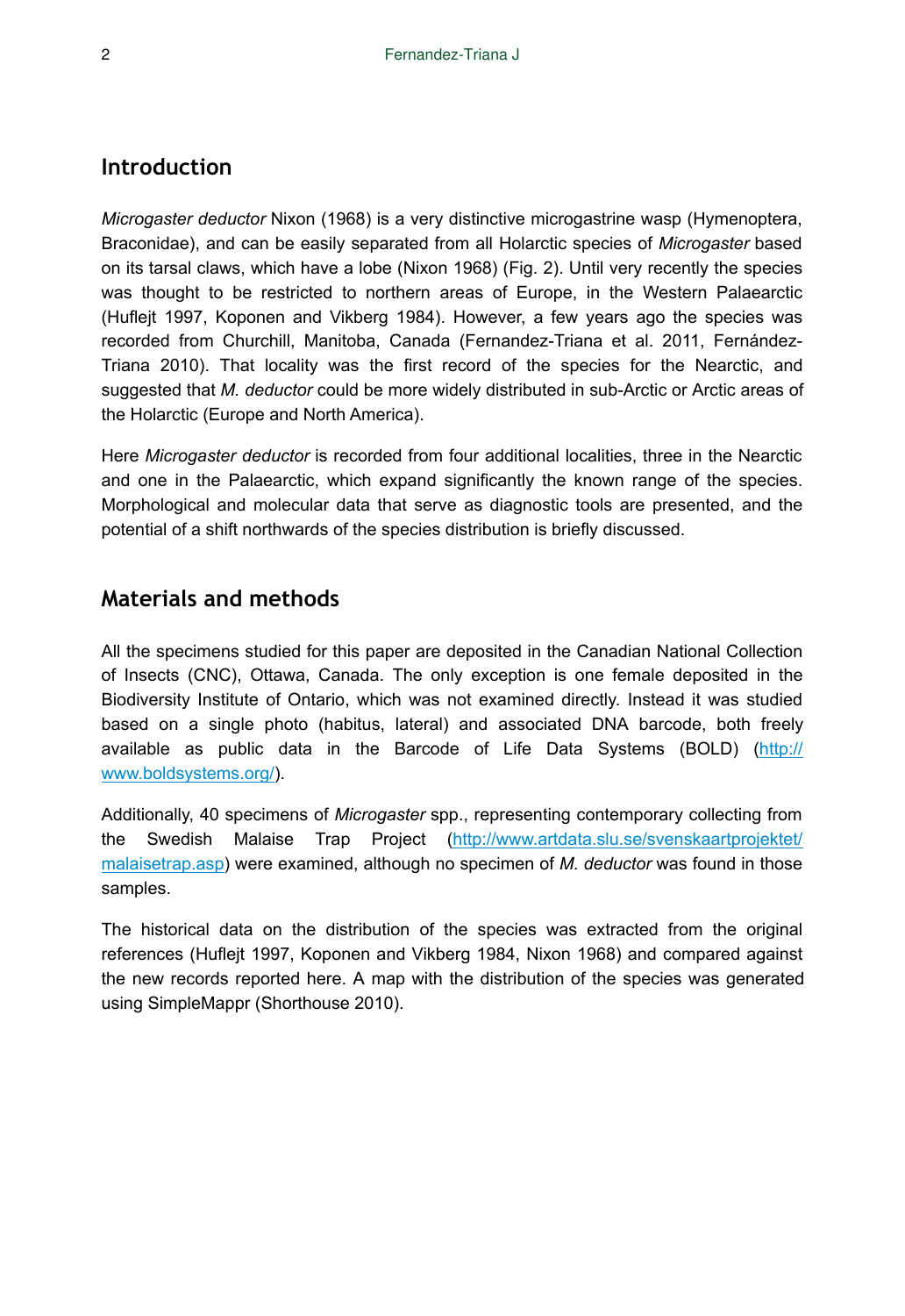## **Taxon treatment**

### *Microgaster deductor* **Nixon, 1968**

#### **Materials**

#### *Holotype:*

a. country: Finland; stateProvince: Lapland; verbatimLocality: Ivalo; individualCount: 1; sex: female; institutionCode: BMNH

#### *Paratypes:*

- a. country: Finland; stateProvince: Lapland; verbatimLocality: Ivalo; individualCount: 2; sex: 1 female, 1 male; institutionCode: BMNH
- b. country: Sweden; stateProvince: Lapland; verbatimLocality: Torneträsk; individualCount: 1; sex: female; institutionCode: BMNH

#### *Other materials:*

- a. country: United States; stateProvince: Alaska; verbatimLocality: Unalakleet; verbatimLatitude: 63.878889; verbatimLongitude: -160.789722; eventDate: 27 Jun 1961, 28 Jun 1961, 4 Jul 1961; individualCount: 3; sex: 1 female, 2 males; recordedBy: Jose Fernández-Triana; institutionCode: CNC
- b. country: Sweden; stateProvince: Lapland; verbatimLocality: Abisko; verbatimLatitude: 68.35; verbatimLongitude: 18.816667; eventDate: 29 Jul 1951, 9 Aug 1951, 15 Aug 1951; individualCount: 4; sex: females; recordedBy: Jose Fernández-Triana; institutionCode: CNC
- c. country: Sweden; stateProvince: Lapland; verbatimLocality: Abisko; verbatimElevation: 400 m; verbatimLatitude: 68.35; verbatimLongitude: 18.816667; eventDate: 31 Jul 1960; individualCount: 1; sex: female; recordedBy: Jose Fernández-Triana; institutionCode: **CNC**
- d. country: Canada; stateProvince: Northwest Territories; verbatimLocality: Tuktoyaktuk; verbatimLatitude: 66.4445; verbatimLongitude: -133.032; samplingProtocol: Sweeping; eventDate: 14 Jul 2010; individualCount: 1; sex: female; recordedBy: Jose Fernández-Triana; institutionCode: CNC
- e. country: Canada; stateProvince: Yukon Territory; verbatimLocality: Herschel Island; verbatimLatitude: 69.571; verbatimLongitude: -138.902; eventDate: 29 Jul 2008; individualCount: 1; sex: female; recordedBy: Jose Fernández-Triana; institutionCode: BIO
- f. country: Canada; stateProvince: Manitoba; verbatimLocality: 23 km E of Churchill; verbatimLatitude: 58.734; verbatimLongitude: -93.82; eventDate: 12 Jul 1952, 18 Jul 1952, 23 Jul 1952, 28 Jul 1952, 29 Jul 1952, 3 Aug 1952, 5 Aug 1952; individualCount: 35; recordedBy: Jose Fernández-Triana; institutionCode: CNC
- g. country: Canada; stateProvince: Manitoba; verbatimLocality: Warkworth Creek nr. Churchill; verbatimLatitude: 58.375; verbatimLongitude: -93.875; eventDate: 29 Jun 1952, 7 Jul 1952, 3 Aug 1952; individualCount: 6; recordedBy: Jose Fernández-Triana; institutionCode: CNC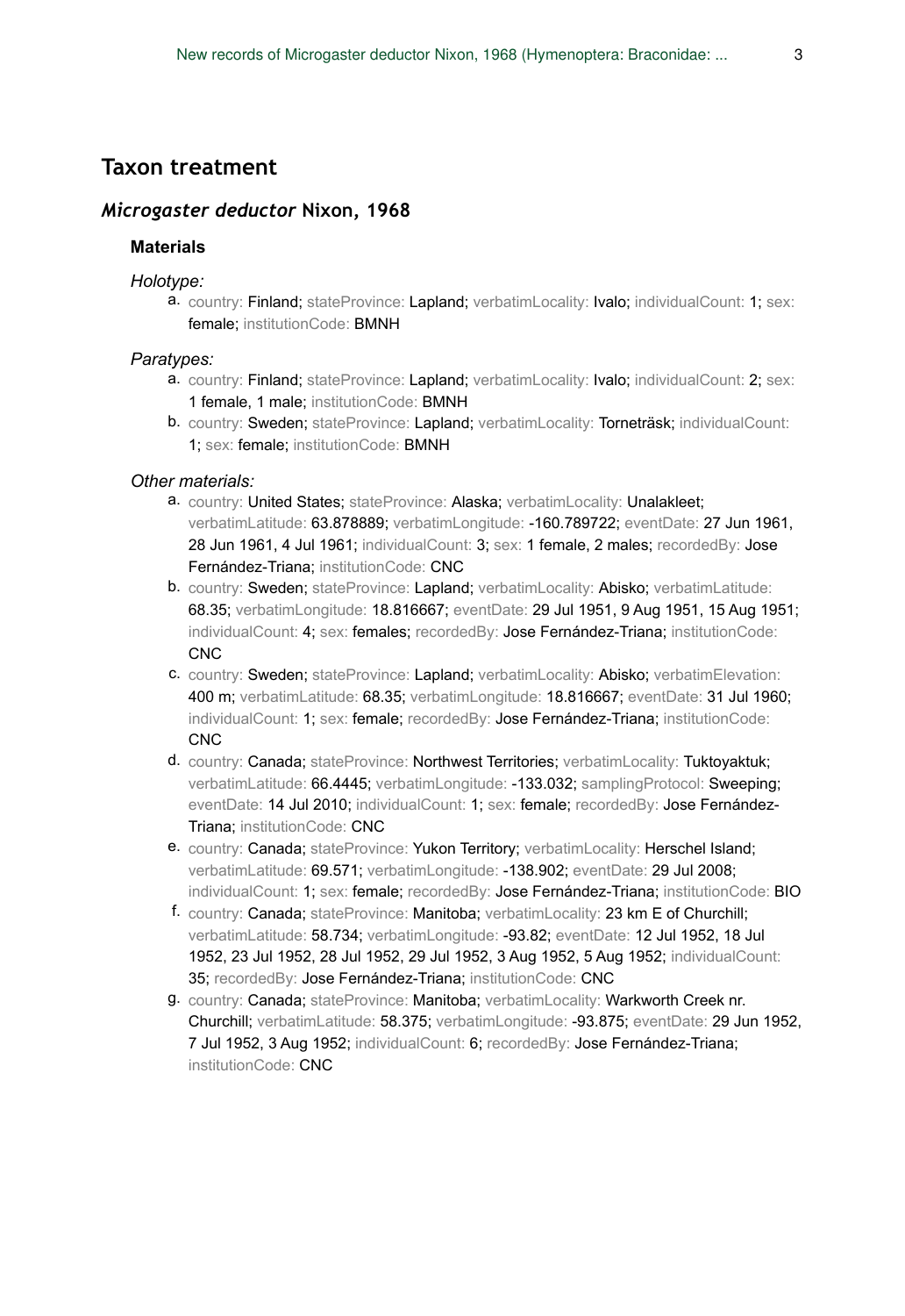### **Discussion**

New distribution records for *Microgaster deductor* in the Nearcitc include three localities: Unalakleet, Alaska (United States), and Tuktoyaktuk, Northwest Territories and Herschel Island, Yukon Territory (Canada). They expand considerably the distribution of the species in the Holarctic, and the Alaskan record suggests the possibility that the species might also be in Siberia, Russia (although that could not be confirmed during this study). The new record in the Palaearctic is from Abisko in Sweden, a locality very close to that of Torneträsk, where one of the paratypes, included by Nixon (Nixon 1968) in his original description of the species, was collected. It should be clarified that Nixon misspelled the name of that locality as Tornekrask.

Considering all the available information for *M. deductor*, the species is relatively widely distributed in Arctic or sub-Artic localities of the Holarctic region, mostly from 59°–70°N (Fig. 1), and in areas covered by boreal forest, or at the interface of boreal forest with tundra vegetation. The only exception is one female specimen from Poland (Radziejowice near Mszczonów, at 52°N), determined in the 1980's by P. Marczak as belonging to the species (Huflejt 1997). This record might be based on a misidentification of the species, but without examining the specimen it is impossible to re-asses its status.



Figure 1. Distribution of *Microgaster deductor*.

Morphologically, this species is rather uniform (Figs 2, 3), without any significant external difference between the Palaearctic and Nearctic specimens examined. There is some variation in the pterostigma, which has a pale spot anteriorly in some specimens (e.g., [http://www.boldsystems.org/index.php/Taxbrowser\\_Taxonpage?taxon=Microgaster](http://www.boldsystems.org/index.php/Taxbrowser_Taxonpage?taxon=Microgaster+deductor&searchMenu=taxonomy&query=Microgaster+deductor) [+deductor&searchMenu=taxonomy&query=Microgaster+deductor\)](http://www.boldsystems.org/index.php/Taxbrowser_Taxonpage?taxon=Microgaster+deductor&searchMenu=taxonomy&query=Microgaster+deductor) but in others the pale spot is reduced (e.g., Fig. 3). Since its original description, *M. deductor* has been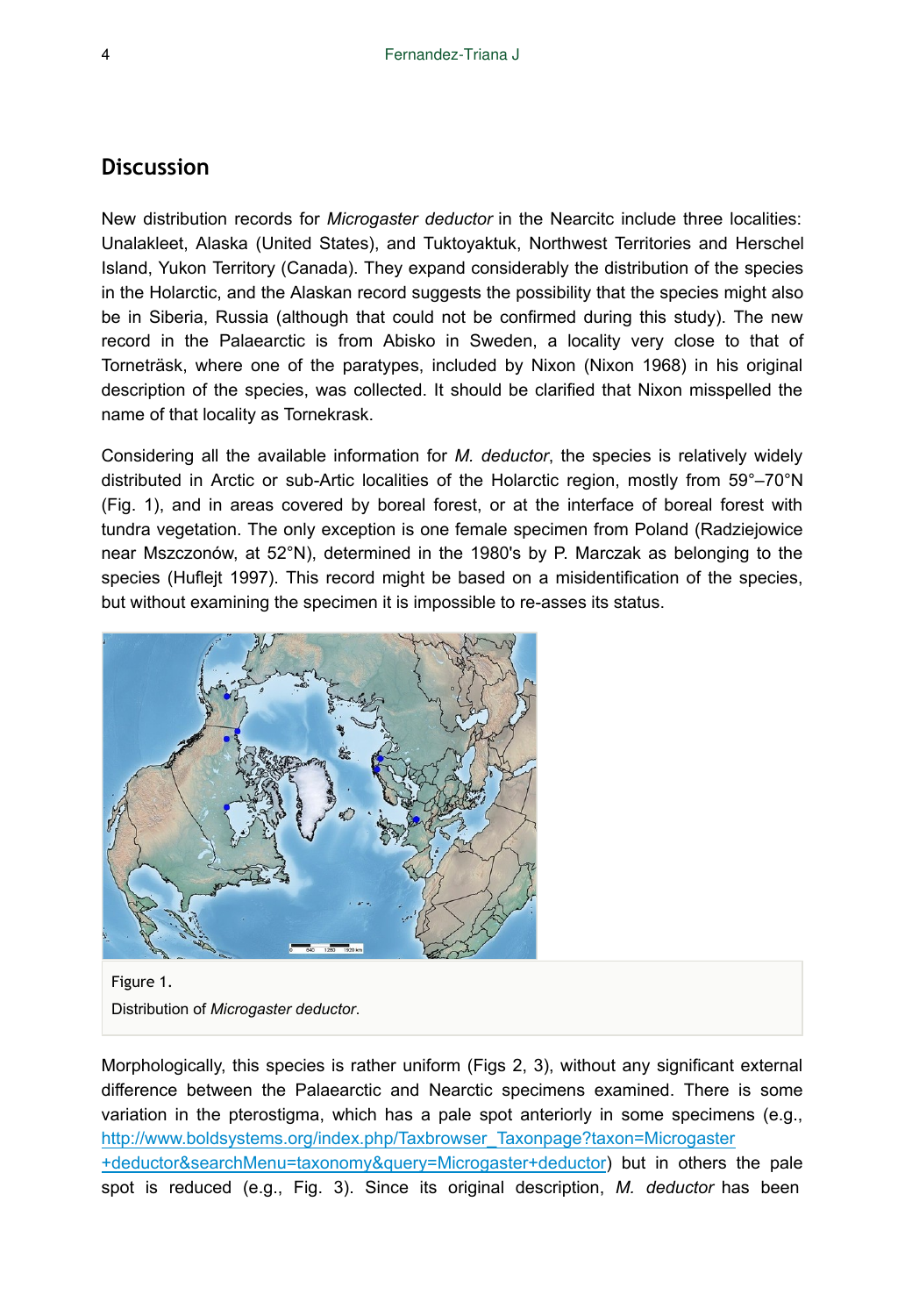considered as highly aberrant on account of its lobed tarsal claws (Nixon 1968) (Figs 2, 3). No other described species of *Microgaster* in the Holarctic has this feature. Other diagnostic features are the relatively elongated face, fore wing with vein r strongly inclined towards outer margin of wing, and the shape of the ovipositor sheaths (Figs 2, 3).



#### Figure 2.

*Microgaster deductor* specimen from Churchill, Manitoba. Red arrows show a lobed tarsal claw and the ovipositor sheaths. Frontal view of head modified from Nixon (1968).



#### Figure 3.

*Microgaster deductor* specimen from Abisko, Sweden. Habitus, dorsal view (left), details of fore wing (top right) and tarsal claws (bottom right). Red arrows show tarsal claw lobes, and vein r of fore wing.

The two specimens recently collected (2008 and 2010) rendered full DNA barcodes  $- a$ section of 658 base pairs of the mitochondrial COI gene. Among the material collected in Churchill in 1952, one specimen rendered about half a barcode (320 base pairs), and for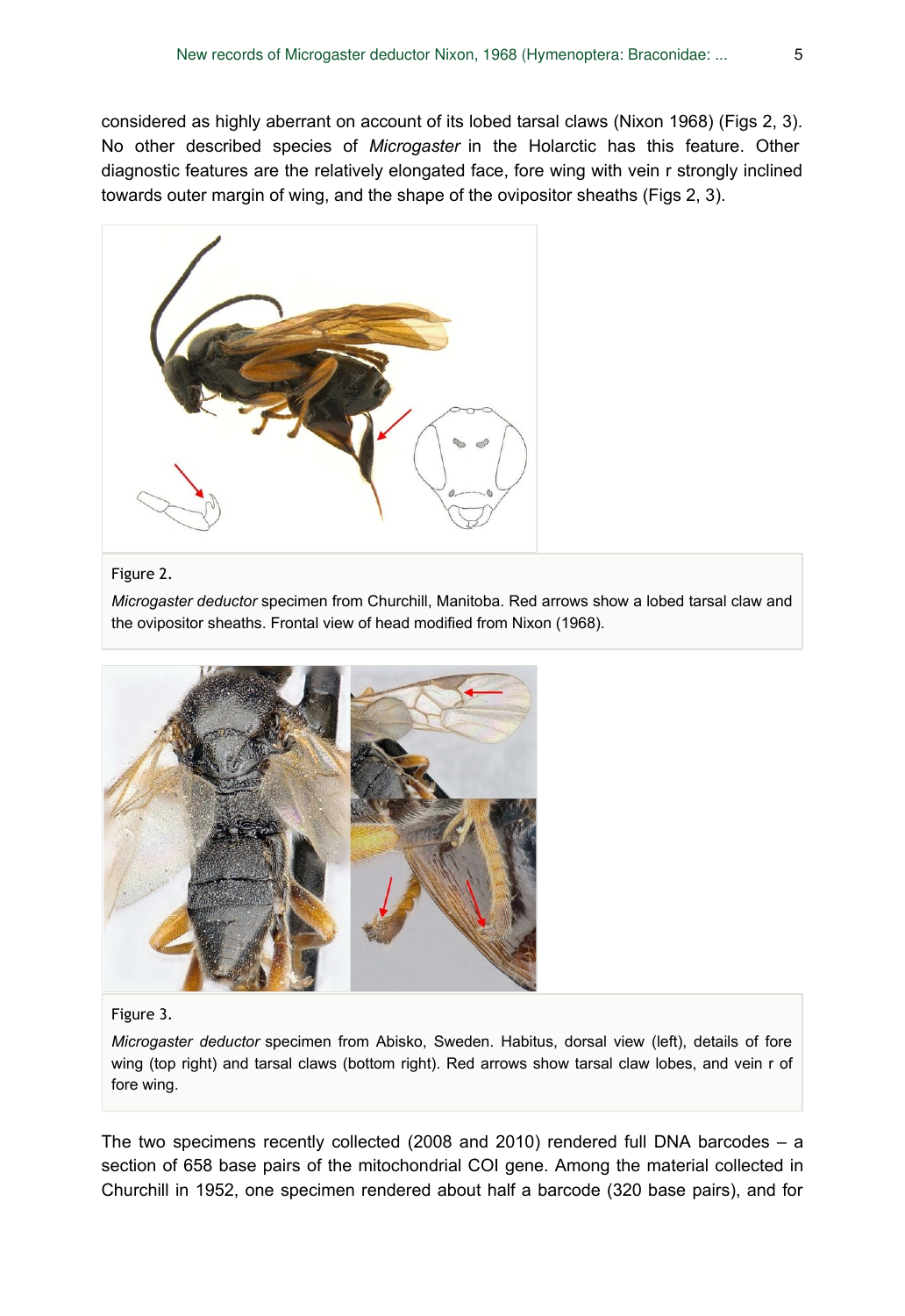another 33 specimens short sequences of 129-144 base pairs were obtained. All sequences were identical, with the shorter ones perfectly matching the corresponding section of the full barcode obtained from the two recent specimens. The closest sequences in BOLD (which contains a library of over 2.7 million sequences, including more than 800 specimens and 70 species of *Microgaster*) differed from *Microgaster deductor* by 46 base pairs (7%). Full data of the sequences and specimens can be freely accessed in BOLD from the public projects with codes CNCAS, HARC and WOMIA. The nucleotide sequence of the full barcode of *Microgaster deductor*, in FASTA format is:

AATATTATATTTTTTATTTGGATTATGATCTGGGATATTAGGATTTTCAATAAGATTAAT TATTCGGTTAGAATTAGGTATTCCTGGTAGATTAATTGGAAATGACCAAATTTATAATAG AATTGTGACATCTCATGCTTTTATTATAATTTTTTTTATAGTAATACCTGTAATAATTGG GGGATTTGGAAATTGATTAATTCCTTTAATATTAGGTTCTCCAGATATATCATTTCCACG TATAAATAATATAAGATTTTGATTATTAATTCCATCATTAATATTATTAATTTCTAGGAT ATTTATTAATGTGGGTGTTGGAACTGGATGAACAGTTTATCCTCCATTATCATTAATTTT AGGTCATGGAGGTATATCTGTCGATTTAGGAATTTTTTCATTACATTTAGCTGGAGCTTC TTCAATTATAGGTGCAGTAAATTTTATTACAACAATTATAAATATACGAGTTAAAATATA TTTAATAGATAAAATATCTTTATTTTCTTGATCAGTTTTTATTACTGCAATTTTATTATT AATATCTTTACCTGTTTTAGCAGGTGCTATTACAATATTATTAACTGATCGTAATATTAA TACTAGATTTTTTGATCCTGCTGGTGGAGGGGATCCTATTTTATATCAACATTTATTT

Based on the studied molecular and morphological data, *M. deductor* is a very distinctive and defined species across its whole Holarctic range. At present nothing is known of the Lepidoptera host(s) species that this wasp parasitizes.

The relatively scarce information about historical (1950–1960) and present (2008–2010) distribution of *Microgaster deductor*, seems to suggest that its range might have shifted northwards recently. For example, the species was the most commonly collected Microgastrinae in Churchill during a period of intense study of insects in the area around the 1950's. However, it has never been found there again, in spite of even more intense collecting efforts carried out in the same locality between 2006–2011 (Fernandez-Triana et al. 2011). Similarly, the species was collected in Alaska, Finland and Sweden between 1950 and 1960, but has not been found later there, in spite of extensive collecting being done in those areas for the past three decades [e.g. Koponen collected 370 specimens of Braconidae in or near the holotype locality in 1983, but did not find *M. deductor* (Koponen and Vikberg 1984); also, based on the material I have examined so far from the Swedish Malaise Trap Project (including hundreds of Microgastrinae specimens), this project has not recovered the species either]. Conversely, the only two recent records of *M. deductor* correspond to Canadian localities at 69–70°N, which had similarly been sampled in the 1940–1960 without finding any record of the species. These two localities are 6–10° north of the Canadian collections from the 1950–1960.

However, both historical and current day distribution patterns are likely to be biased by incomplete sampling efforts. The study of more specimens and more localities will be necessary before reaching any conclusions on this topic.